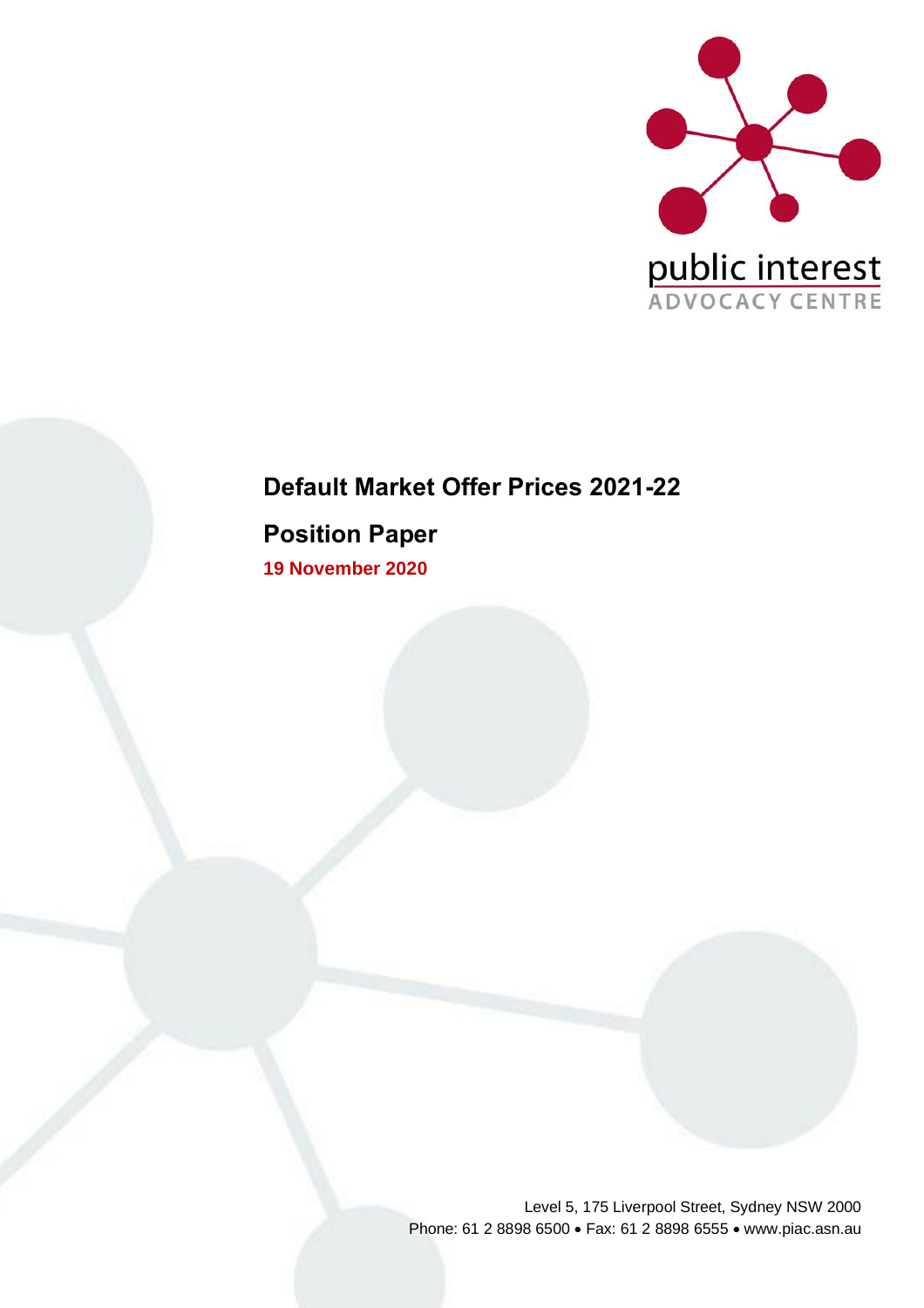## **About the Public Interest Advocacy Centre**

The Public Interest Advocacy Centre (PIAC) is an independent, non-profit legal centre based in Sydney.

Established in 1982, PIAC tackles barriers to justice and fairness experienced by people who are vulnerable or facing disadvantage. We ensure basic rights are enjoyed across the community through legal assistance and strategic litigation, public policy development, communication and training.

## **Energy and Water Consumers' Advocacy Program**

The Energy and Water Consumers' Advocacy Program (EWCAP) represents the interests of lowincome and other residential consumers of electricity, gas and water in New South Wales. The program develops policy and advocates in the interests of low-income and other residential consumers in the NSW energy and water markets. PIAC receives input from a community-based reference group whose members include:

- NSW Council of Social Service:
- Combined Pensioners and Superannuants Association of NSW;
- Ethnic Communities Council NSW;
- Salvation Army;
- Physical Disability Council NSW;
- Anglicare;
- Good Shepherd Microfinance;
- Financial Rights Legal Centre;
- Affiliated Residential Park Residents Association NSW;
- Tenants Union;
- The Sydney Alliance; and
- Mission Australia.

### **Contact**

Douglas McCloskey Public Interest Advocacy Centre Level 5, 175 Liverpool St Sydney NSW 2000

T: 02 8898 6534 E: dmccloskey@piac.asn.au

### Website: [www.piac.asn.au](http://www.piac.asn.au/)



**F** Public Interest Advocacy Centre

@PIACnews

The Public Interest Advocacy Centre office is located on the land of the Gadigal of the Eora Nation.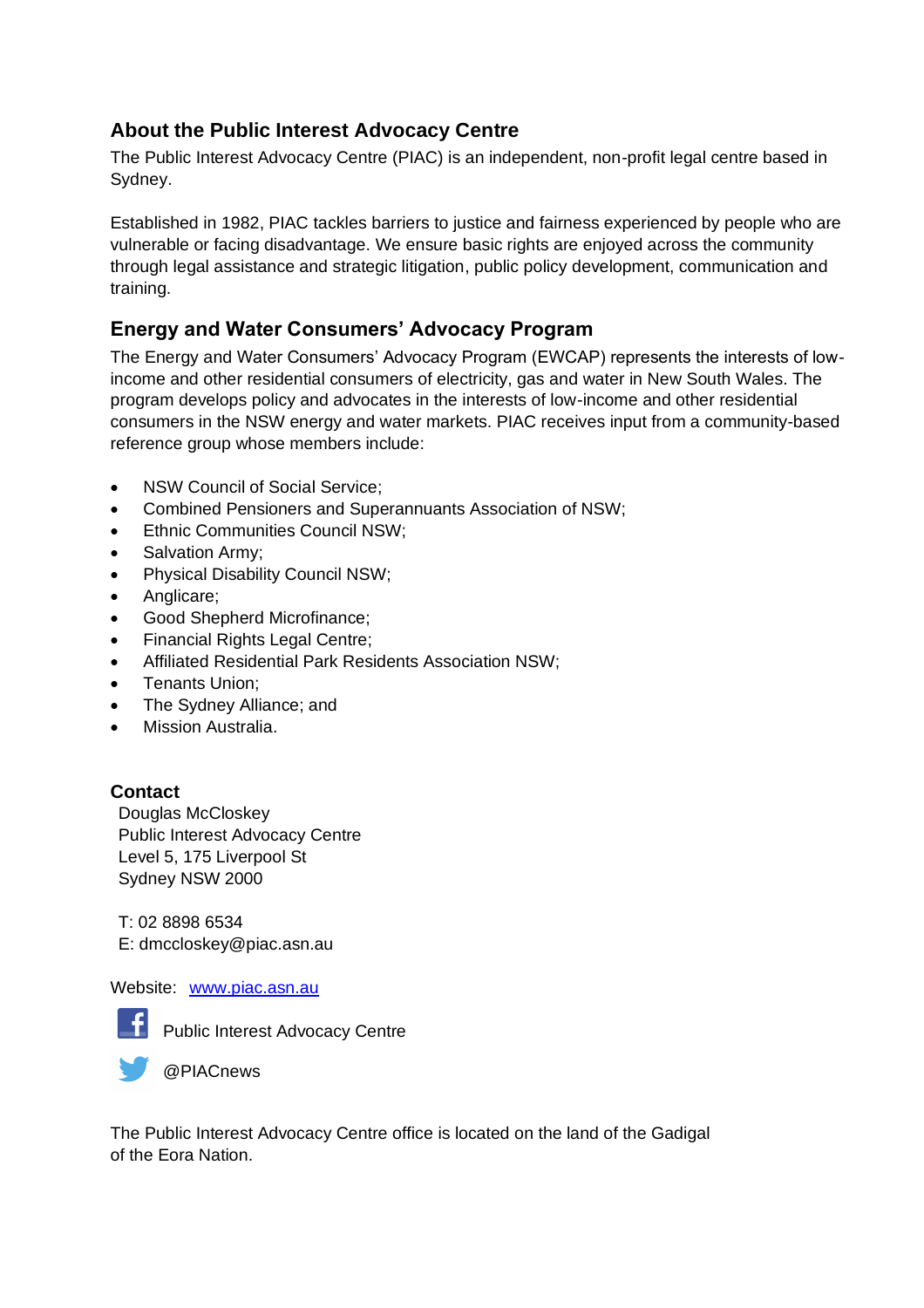# **Contents**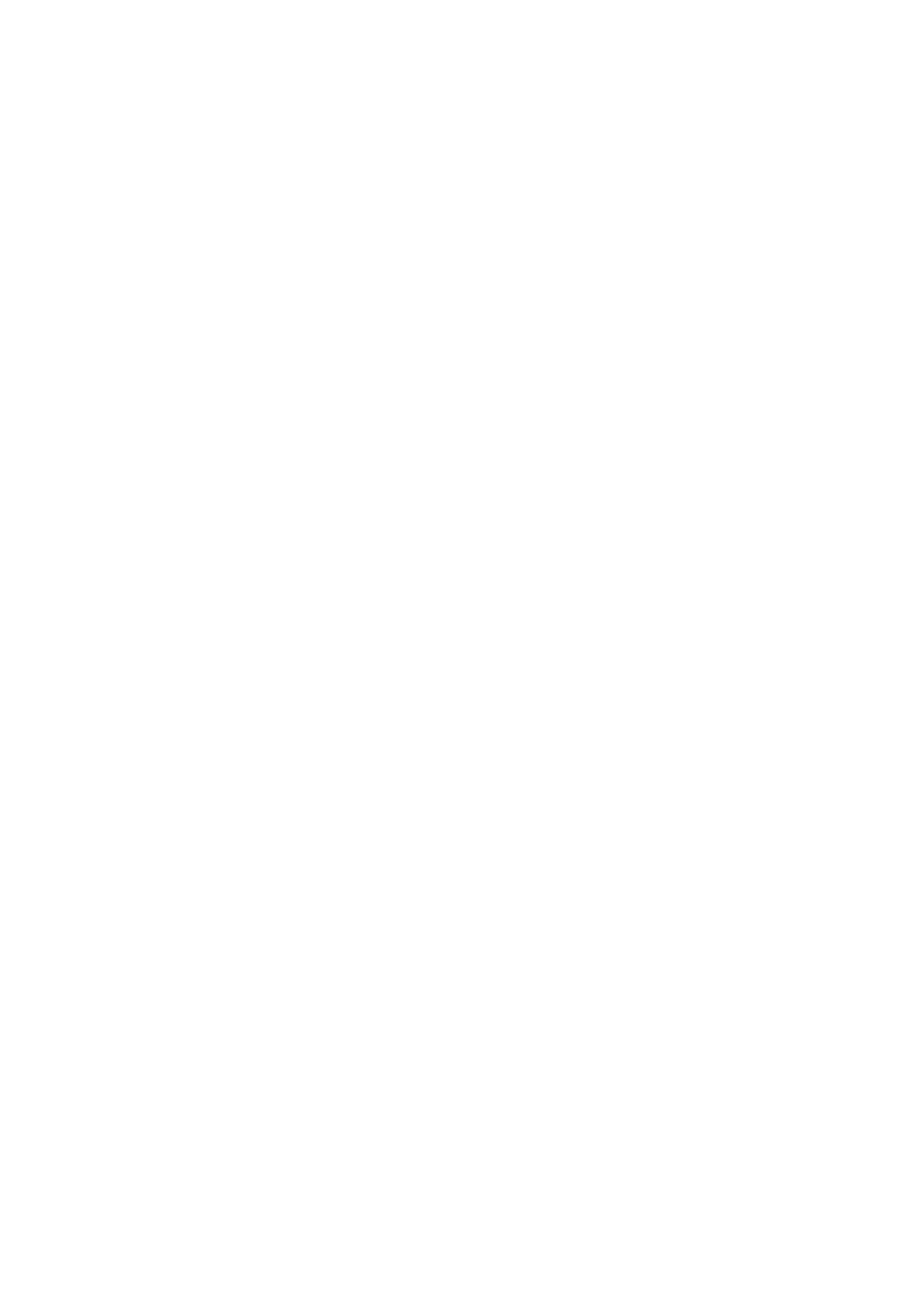# <span id="page-4-0"></span>**Introduction**

PIAC welcomes the opportunity to respond to the Australian Energy Regulator's (AER) position paper on Default Market Offer (DMO) prices for 2021-2022.

PIAC supports the role of default pricing in improving outcomes for consumers. In previous submissions to DMO processes PIAC has advocated for alternative formulations of the DMO based upon efficiency. We noted the approach taken to the Victorian Default Offer (VDO) and presented arguments demonstrating why its approach is both more appropriate as a consumer protection, and more effective in directing competition in the interests of consumers. In previous decisions the AER have asserted the objectives of the DMO are incompatible with such an approach. PIAC considers the experience of the DMO to date demonstrates a focus on efficiency would deliver better outcomes for consumers and the market.

PIAC recommends the AER give greater consideration to the overall impacts of the DMO, and identify opportunities to maximise its benefit to consumers and improve outcomes from retail market competition.

## <span id="page-4-1"></span>**Impact of the DMO on consumers**

The DMO has had positive outcomes for consumers as a whole and particularly for individual consumers on standing offers. Following the introduction of the DMO:

- Standing offers have remained at or below the level of the DMO, ensuring consumers on them are paying a fairer price for their electricity service.
- Median market offer prices decreased across all distribution zones and customer types, representing an 'overall' improvement in market price outcomes for consumers.
- The spread of market prices decreased, indicating less 'subsidy' between consumers.
- The prevalence of conditional discounting has decreased, with increased competition that is not exclusively price-based.

These outcomes demonstrate the value of default pricing, however a DMO that reflects efficient costs would be still more beneficial for consumers. Basing the DMO on the efficient cost of supplying energy in a region would ensure a fair price for those on standing offers, and provide consumers with a clear reference for the value of a service many find complicated and confusing.

PIAC recommends the AER focus on further improving consumer outcomes in setting DMO prices for 2021-22. This will include work to examine how a DMO based on efficiency could be formulated and implemented in future years.

## <span id="page-4-2"></span>**Impact of the DMO on competition**

PIAC has consistently rejected the Australian Energy Market Commission's (AEMC) and AER's assumption that default pricing will lead to poorer long-term outcomes by materially curtailing or impeding competition. Evidence from the operation of the DMO to date supports PIAC's position.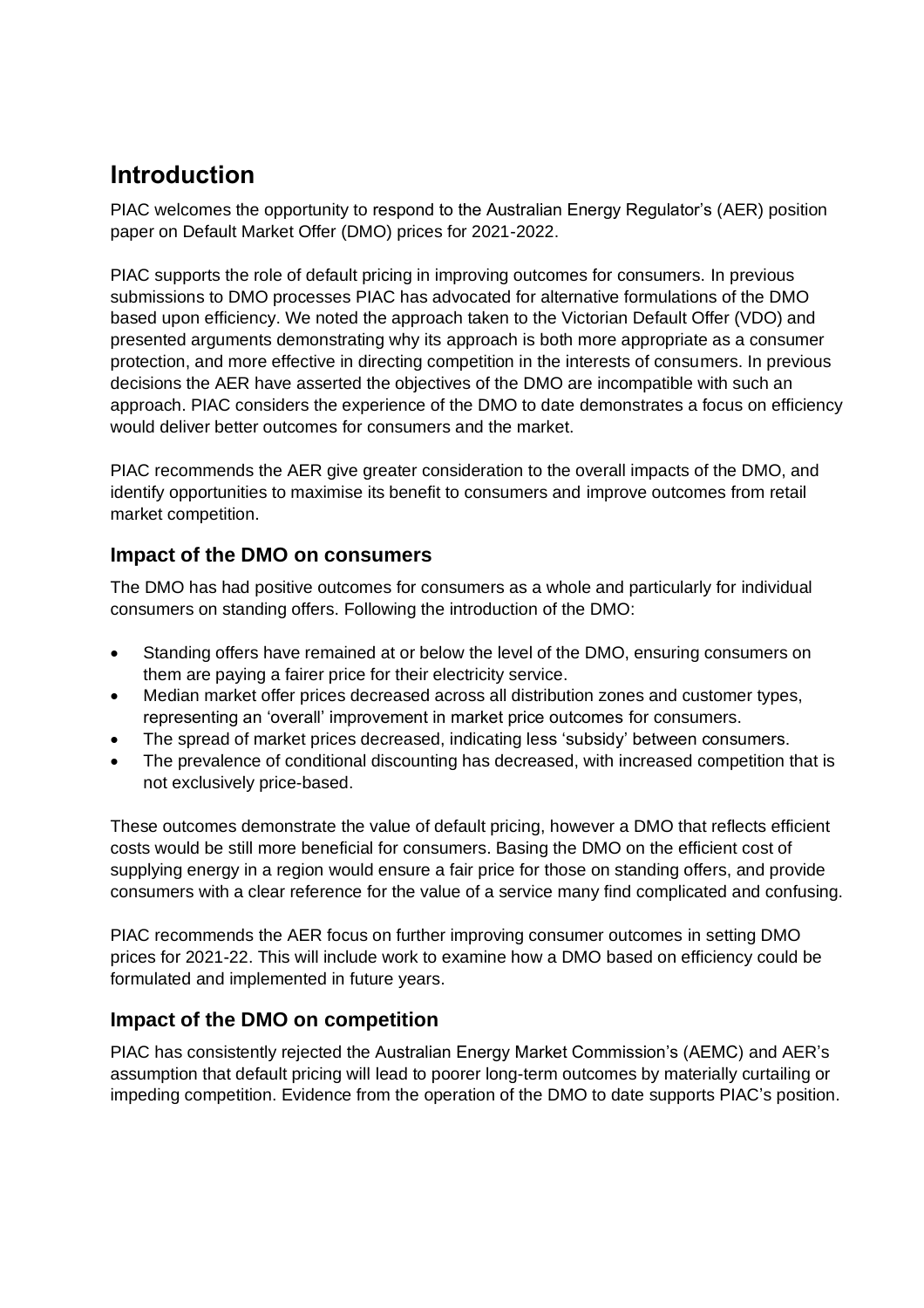In its most recent monitoring report<sup>1</sup>, the NSW Independent Pricing and Regulatory Tribunal (IPART) made a number of observations regarding the impact of the DMO on the retail electricity market, including:

- 2019-20 saw continued entry of new retailers with 33 (38 brands) operating in NSW.
- The market share of smaller retailers increased to 20%.
- The market share of the three largest retailers continued to fall.
- 2019-20 saw a continued increase in the number of NSW consumers on market offers.
- Standing offer, median market offer, and overall prices decreased.
- Product differentiation and other competition not exclusively based on price increased.

These observations, which are also reflected in the DMO position paper, indicate the DMO delivered improved consumer outcomes while business activity increased in the retail market. They suggest focusing on better consumer outcomes need not come at the expense of retail competition.

PIAC recommends in setting the DMO prices for 2021-22, the AER prioritise creating more effective competition that delivers positive outcomes for all consumers, and recognises the potential for an efficiency-focused DMO to better achieve this.

## <span id="page-5-0"></span>**Responses to Position Paper questions**

### **1. Do you agree with the principles that forecasts and assumptions from previous DMO determinations should not be retrospectively amended to reflect actual information?**

Re-assessment of forecasts and assumptions is necessary to ensure the DMO is an effective reference point and protection for consumers. PIAC maintains the current AER approach to formulating the DMO results in unnecessarily high overall prices.

In PIAC's view, the AER's approach does not provide a transparent and objective restriction on 'unjustifiable' standing offer prices because it does not consider the efficient costs of supplying energy, calculated regularly. The current approach becomes increasingly disconnected over time from actual costs incurred by retailers, making it harder to have confidence that the resulting price is not 'unjustifiable'. This undermines trust in the DMO, making the DMO a less worthwhile reference price and less effective price protection for consumers. A transparent re-assessment of forecasts and assumptions against actual information would help address this.

If the AER intends to persist with this approach for DMO 3, PIAC accepts a review of indexation and the potential role of adjustments should be undertaken after the proposed review of the regulations by the Department of Industry, Science, Environment and Resources (DISER).

PIAC recommends the AER commit to a review of the DMO approach regardless of the findings of the DISER review. This review should prioritise the role of the DMO as an ongoing reflection of efficient cost to serve (including reasonable retail margin).

<sup>1</sup> IPART 'Monitoring the electricity retail market 2019-20: draft report' September 2020.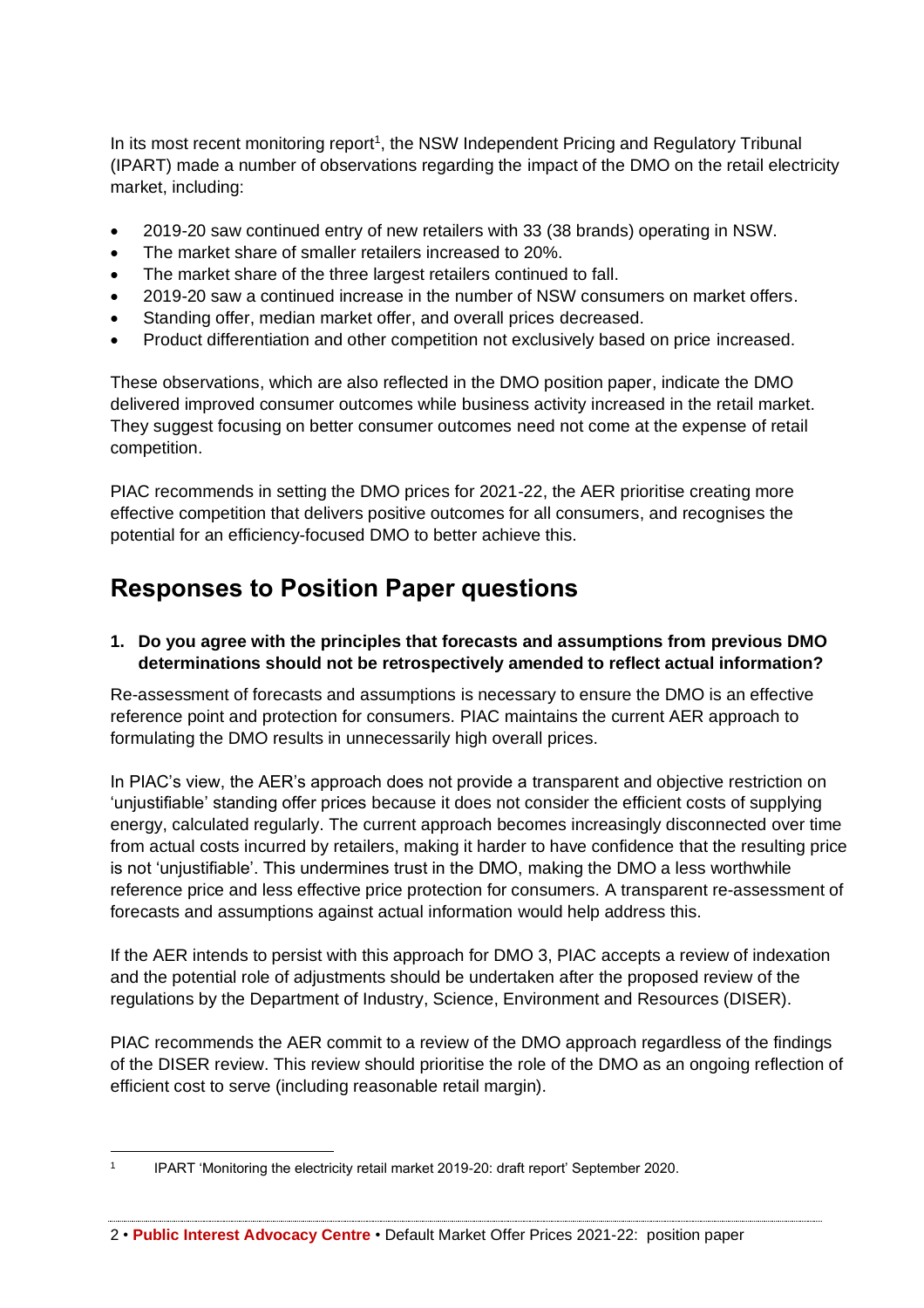#### **9. Is it reasonable to apply a productivity factor to the DMO? What is the evidence retailers' costs are decreasing or increasing?**

PIAC recommends a DMO formulation based upon an assessment of actual and benchmarked retail costs, representing an efficient cost to serve with reasonable margin. We consider this to be the most effective means of ensuring an ongoing incentive for retail cost efficiency, and refer the AER to our previous submission.

Where the AER persists with the current approach, PIAC supports the application of a productivity factor to the DMO. The current approach intentionally sets the DMO well above any estimation of efficient cost to serve (including retail margin), and indexes in line with the CPI. Without the application of a productivity factor, there is no ongoing incentive to evaluate retail costs and improve the efficiency of retail offers. A productivity factor would help ensure any benefits of lower costs are not narrowly restricted to customers on specific deals, but delivered to all consumers. As outlined earlier in this submission, PIAC considers an assessment of benefits of the DMO must include impacts on prices overall, not merely the availability of low prices to some consumers.

PIAC recommends the AER give greater consideration to the application of a productivity factor to the DMO until a new formulation method for the DMO is implemented.

### **11 Do you agree with our proposed approach to continue using the DMO2 step change framework?**

We note the retail component of the DMO is effectively formulated by mixing 'assumed' cost levels with considerations for 'actual' cost drivers. The flaws in this approach include the inability to assess when and how to adjust for external circumstances that may have material impact upon retail operations. PIAC contends a more consistent, cost-based approach, focussed on efficiency, would make such assessments more practical.

PIAC accepts under the current approach to the DMO it is necessary to have a framework to adjust for material external changes. As such, we support the criteria for assessing costs that may require a step change adjustment.

The current formulation of the DMO, set well above efficient costs, means the threshold for costs to be considered outside the scope of reasonable risk management and good business practice must be high. We do not consider the implementation of the Consumer Data Right (CDR) or dealing with the impacts of COVID-19 meet this assessment. Specifically:

- CDR obligations will not involve significant capability to keep additional data, but changes to its access, tracking and treatment. While the likely costs are not currently known and will depend on the final details of the scheme, all estimates indicate it will not have a material impact upon business costs compared to the significant headroom afforded by the current DMO setting.
- There is no indication that costs specifically attributable to the impacts of COVID-19 are material. Retailer responses to COVID-19 do not demonstrate a systemic change in retail behaviour that would indicate material impacts of the pandemic. The behaviour of 'prudent'